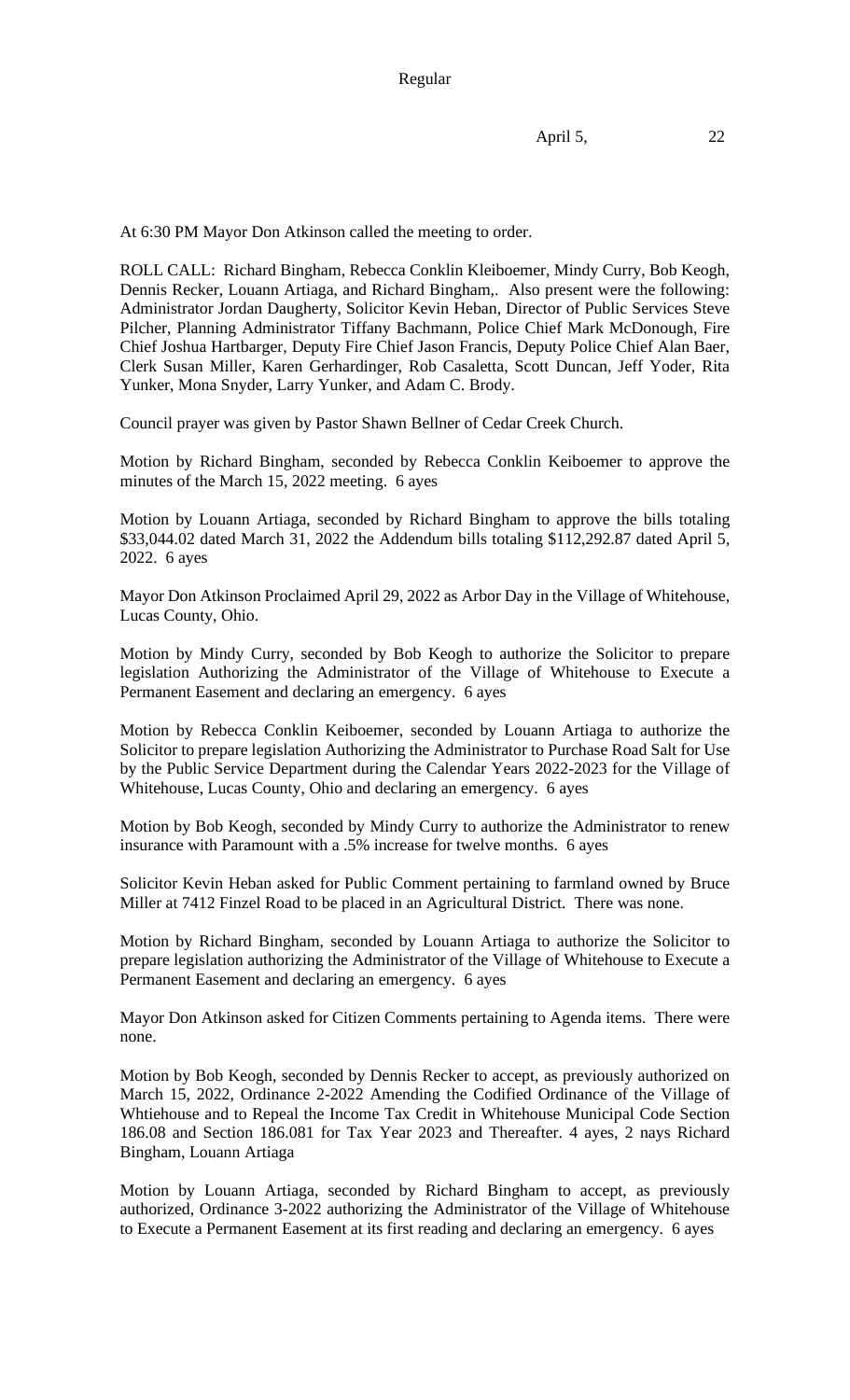Motion by Rebecca Conklin Keiboemer, seconded by Richard Bingham to suspend the rules and to have the second and third reading of Ordinance 3-2022 by title only and declaring an emergency. 6 ayes

Motion by Louann Artiaga, seconded by Rebecca Conklin Keiboemer to accept Ordinance 3-2022 and to pass said Ordinance and declaring an emergency. 6 ayes

Motion by Rebecca Conklin Keiboemer, seconded by Mindy Curry to accept, as previously authorized, Resolution 6-2022 Authorizing the Administrator to Purchase Road Salt for Use by the Public Service Department during the Calendar Years 2022-2023 for the Village of Whitehouse, Lucas County, Ohio at its first reading and declaring an emergency. 6 ayes

Motion by Rebecca Conklin Keiboemer, seconded by Mindy Curry to suspend the rules and to have the second and third reading of Resolution 6-2022 by title only and declaring an emergency. 6 ayes

Motion by Rebecca Conklin Keiboemer, seconded by Mindy Curry to accept Resolution 6- 2022 and to pass said Resolution and declaring an emergency. 6 ayes

Motion by Richard Bingham, seconded by Mindy Curry to approve use of the park for the Farmer's Market and Flower Market Market July 16 through September 10, 2022. 6 ayes

Motion by Rebecca Conklin Keiboemer, seconded by Mindy Curry to adjourn into Executive Session on a matter of Personnel at 7:59 PM. 6 ayes

Motion by Rebecca Conklin Keiboemer, seconded by Bob Keogh to reconvene at 8:41 PM. 6 ayes

Other items discussed:

- Nancy Cole requested a donation for Blue Star signs, \$3,660 now will go up \$240 each on May 1, 2022, future plans for Whitehouse Park, upcoming donation guideline discussion, concern for trees, COVID pushed back many plans, sign placement, thank you to the River Road Garden Club for what they do
- Union Cemetery District, balance, bills, first tax dispersement received, mowing, pay plan, Wakeman platting, applications for clerk/treasurer position, paving project bids, dump truck, equipment purchases
- Longest community receiving the Tree City USA designation, Growth Award, 4 in the state received the Growth Award this year
- There has been no increase to the general fund for 50 years, outstanding biennial audits, numbers are accurate, Administrator Jordan Daugherty is a CPA, has his masters and is finishing his PhD, figures are accurate, property tax will affect senior citizens on fixed incomes, 50% of residents affected by reducing the income tax credit, can raise income tax, The Village has been frugal and hasn't hired people, safety services do an extraordinary job, nowhere else to make cuts, nothing else to cut, done more with less, staff does an amazing job, carryover for catastrophic failures has increased from \$250,000 to \$1.4 million, the Mayor is in favor of reducing the income tax credit that affects less people and it affects people that are working, not placing a burden on people on fixed incomes
- Fire levy, firemen hired, the Village is cost conscious on what it spends money on, taking it to the voters
- Last increase was in 1975 because of good management, maintained a high standard in the Village
- 2021 Annual police report is online, Chaplin Reverend Mike O'Shea completed basic training, OPOTA requires 24 hours of professional training, Drug take back April 30, 2022 from 10:00 AM - 2:00 PM, Sunoco donation to police department \$860 used for Rescue Task Force training, thank you to the community and instructors